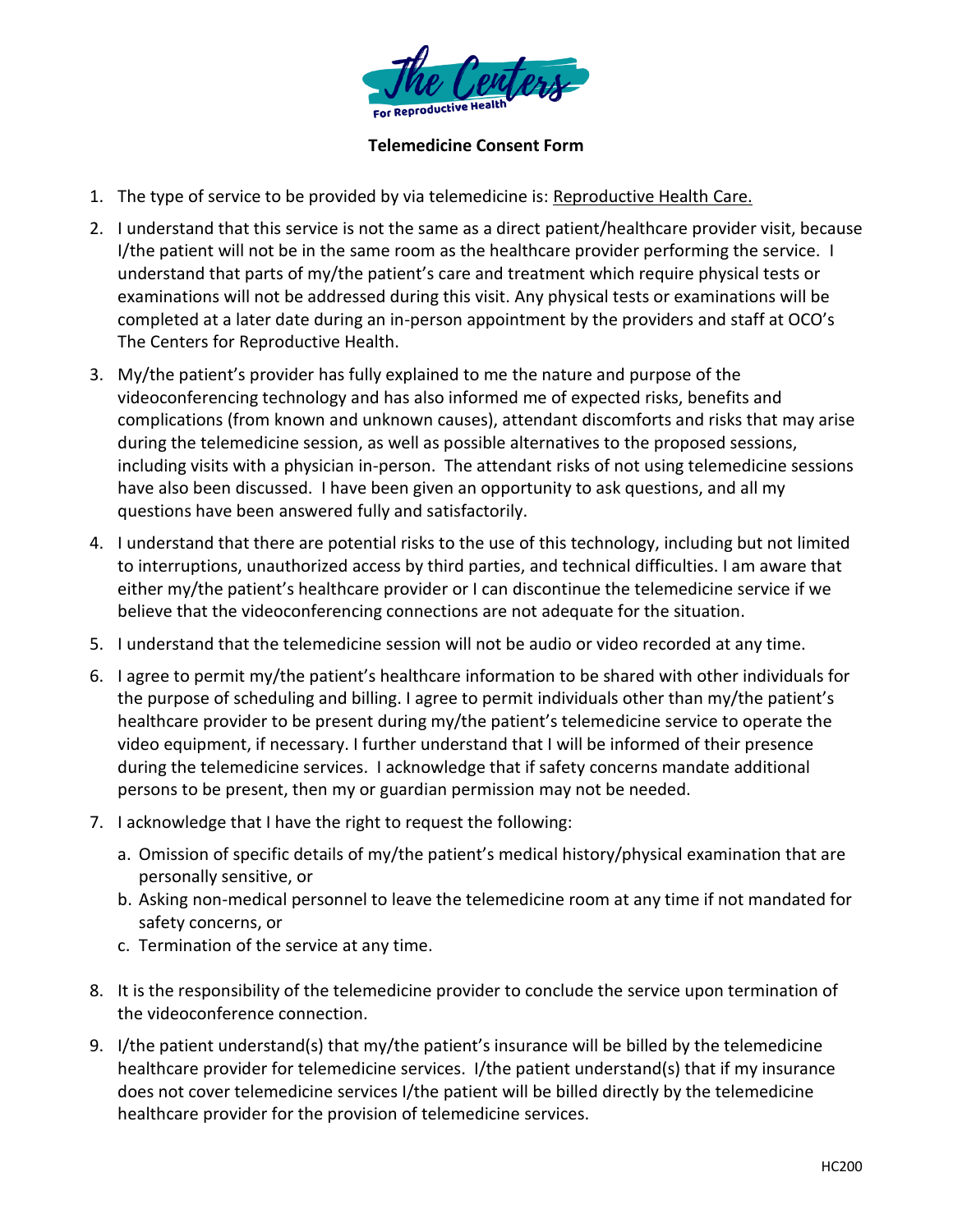- 10. My/the patient's consent to participate in this telemedicine service shall remain in effect for the duration of the specific service identified above, or until I revoke my consent in writing.
- 11. I/the patient agree that there have been no guarantees or assurances made about the results of this service.
- 12. I confirm that I have read and fully understand both the above and the *Telemedicine: What to Expect* form provided. All blank spaces have been completed prior to my signing. I have crossed out any paragraphs or words above which do not pertain to me.

| Patient/Relative/Guardian Signature*         | <b>Print Name</b> |
|----------------------------------------------|-------------------|
| <b>Relationship to Patient (if required)</b> | Date              |
| <b>Witness</b>                               | Date              |
| Interpreter (if required)                    | Date              |

\* **The signature of the patient must be obtained unless the patient is unable to give consent or otherwise lacks capacity.**

**I hereby certify that I have explained the nature, purpose, benefits, risks of, and alternatives to (including no treatment) the proposed procedure, have offered to answer any questions and have fully answered all such questions. I believe that the patient/relative/guardian fully understands what I have explained and answered.** 

**Provider's Signature Date**